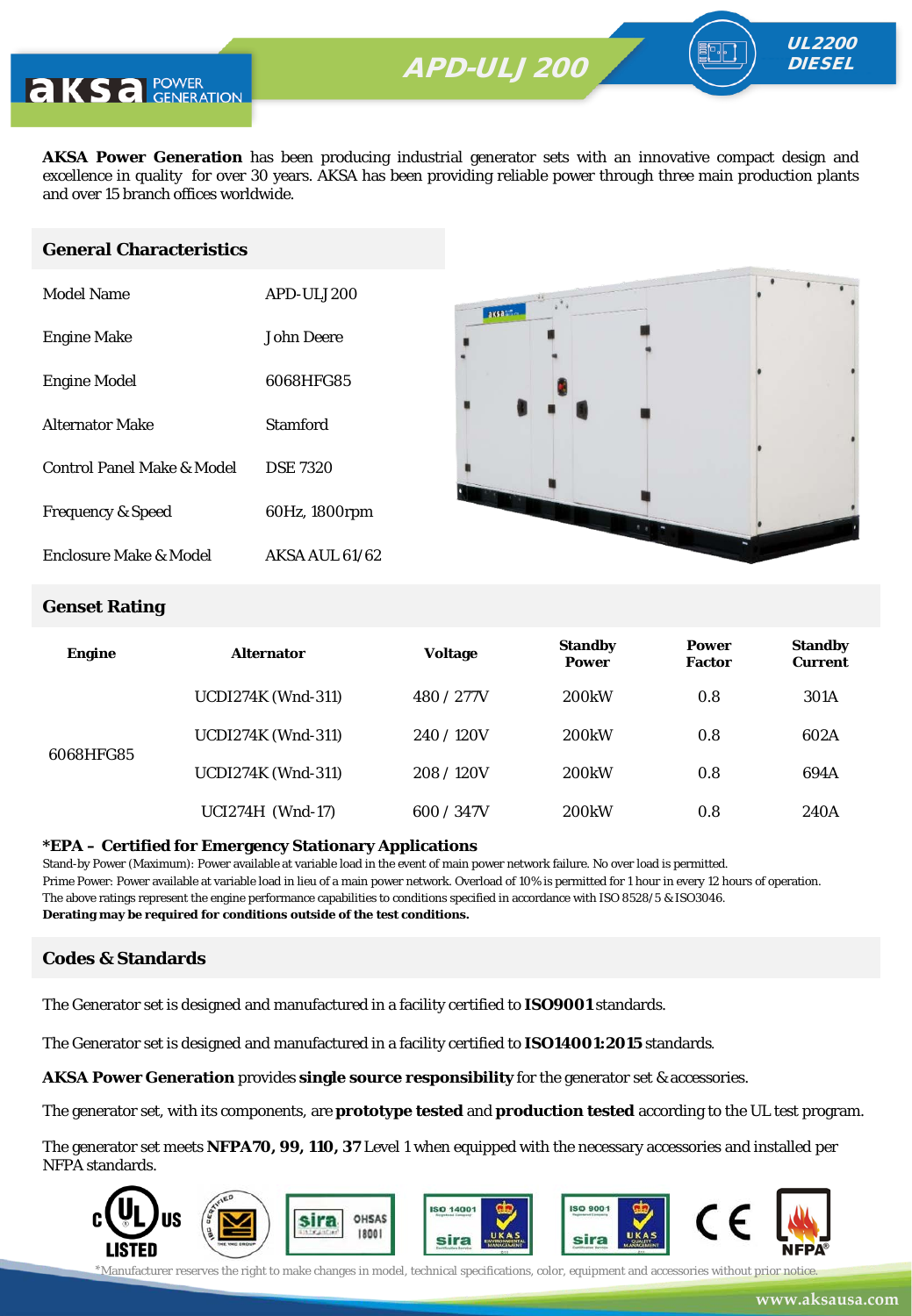# APD-ULJ200





FO

## **Engine Data**

## **Electric System**

| Manufacturer                  | <b>John Deere</b>                        | <b>System Voltage</b>                                | 12V                            |  |
|-------------------------------|------------------------------------------|------------------------------------------------------|--------------------------------|--|
| Model                         | 6068HFG85                                | Min Voltage at ECU during crank                      | 6V                             |  |
| Displacement & Cylinders      | 6.8 L / 6 Cylinders                      | <b>Battery Qty, Rating</b>                           | 1 x 80Ah                       |  |
| <b>Engine Type</b>            | In-line, 4 Cycle                         |                                                      |                                |  |
| <b>Engine Speed</b>           | 1800rpm                                  | <b>Cooling System</b>                                |                                |  |
| Engine Prime Power w/Fan      | 214kW                                    | <b>Radiator Cooling System Type</b>                  | <b>Closed Circuit</b>          |  |
| Engine Standby Power w/Fan    | 235kW                                    | <b>Radiator Ambient Temp</b>                         | $>50\degree C$                 |  |
| Aspiration                    | Turbocharged & Air to Air<br>Aftercooled | <b>Coolant Capacity, Engine Only</b>                 | 12.6 quart                     |  |
| <b>Compression Ratio</b>      | 17.0:1                                   | Max Top Tank Temp                                    | 230 °F                         |  |
| Bore / Stroke                 | $106$ mm $/ 127$ mm                      | Thermostat, Start - Fully Open                       | $180 - 203$ °F                 |  |
|                               |                                          | <b>Exhaust System</b>                                |                                |  |
| Governor type                 | Electronic                               | <b>Exhaust Temperature</b>                           | 982°F                          |  |
| Engine crankcase vent system  | Open                                     |                                                      |                                |  |
| <b>Fan Power</b>              | 14.1 kW                                  | <b>Max Allowable Exhaust</b><br>Restriction          | 10 kPa                         |  |
| <b>BMEP, Standby Power</b>    | 2304 kPa                                 | <b>Exhaust Gas Flow</b>                              | $1515 \text{ ft}^3/\text{min}$ |  |
| <b>Friction Power</b>         | 18.7kW                                   | <b>Air Intake System</b>                             |                                |  |
| Designed / Calibrated to Meet | EPA Tier 3                               |                                                      |                                |  |
| <b>Fuel System</b>            |                                          | <b>Engine Air Flow</b>                               | 618 ft <sup>3</sup> /min       |  |
| <b>ECU</b> Description        | L14 Controller                           | <b>Max Intake Air Restriction</b><br>(Clean Element) | 3.75 kPa                       |  |
| Max Fuel Inlet Temp.          | 176 °F                                   | Air Filter Type                                      | Dry Paper Element              |  |
| <b>Total Fuel Flow</b>        | $174$ lb/hr                              | <b>Lubrication System</b>                            |                                |  |
| <b>Fuel Consumption</b>       |                                          | Oil Pressure at Rated Speed                          | 339 kPa                        |  |
| Standby Power (100%)          | $15.46$ gal/h $\,$                       | Oil Pressure at low idle                             | 105 kPa                        |  |
| <b>Standby Power (75%)</b>    | 11.33 gal/h                              | Max Oil Carryover in Blow-by                         | $0.002$ lb/hr                  |  |
| <b>Standby Power (50%)</b>    | 7.91 gal/h                               | Max Crankcase Pressure                               | $0.5$ kPa                      |  |
| Standby Power (25%)           | $4.25$ gal/h                             |                                                      |                                |  |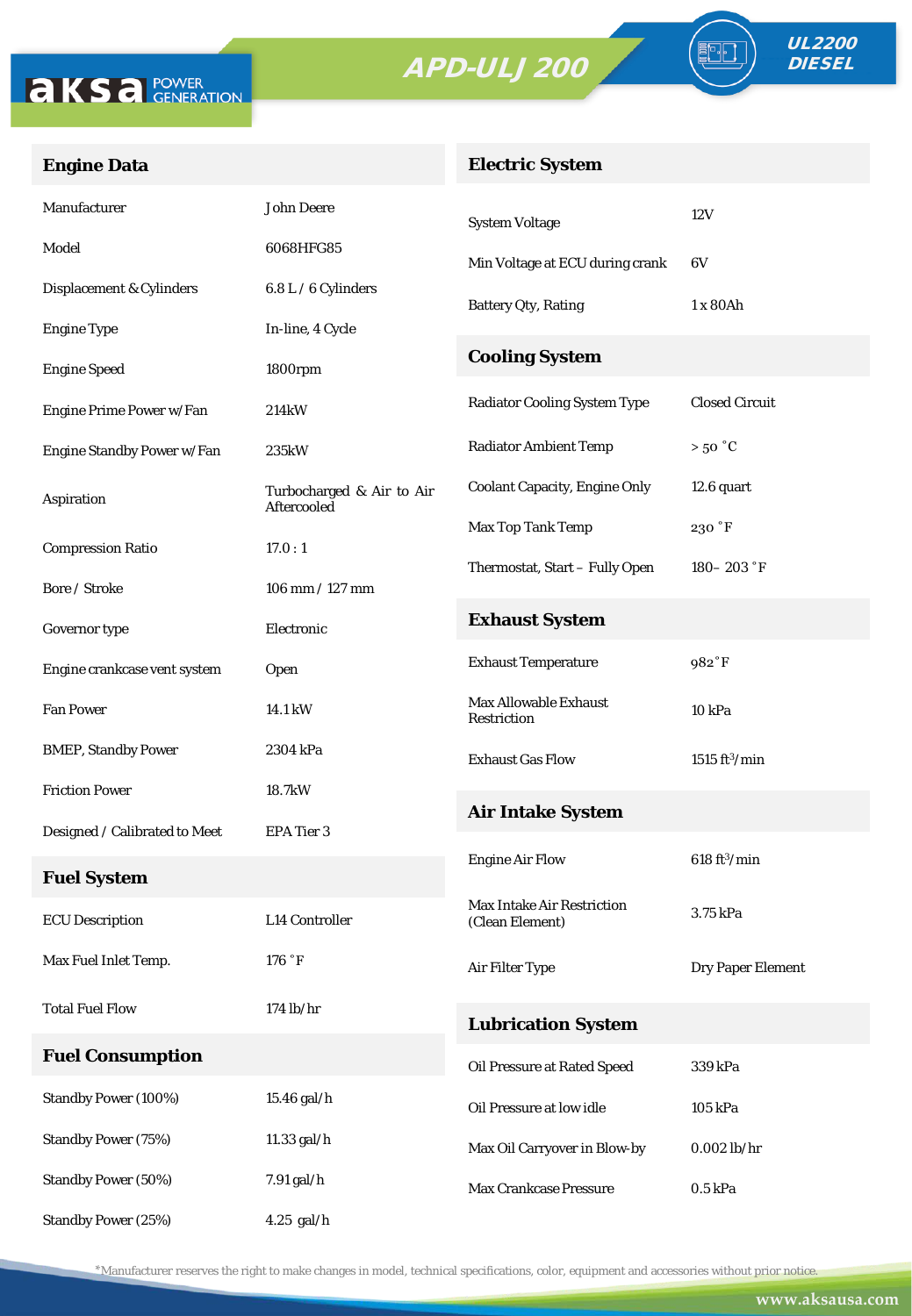# APD-ULJ200

**Controller Data**



### **Alternator Data**

| Manufacturer                                    | <b>Stamford</b>         | Manufacturer                                                                                    | <b>DSE</b> |  |  |
|-------------------------------------------------|-------------------------|-------------------------------------------------------------------------------------------------|------------|--|--|
| <b>Standards</b>                                | <b>BS EN 60034</b>      | Model                                                                                           | 7320 MK II |  |  |
| <b>Control System</b>                           | <b>PMG</b>              | <b>Controller Features &amp; Benefits</b><br>Microprocessor controlled, UL & NFPA110 Compatible |            |  |  |
| A.V.R.                                          | MX341                   |                                                                                                 |            |  |  |
| <b>Voltage Regulation</b>                       | $\pm 1\%$               | License free PC Software (Non-proprietary Software)                                             |            |  |  |
| <b>Insulation System</b>                        | Class H                 | IP65 rating offers increased resistance to water ingress                                        |            |  |  |
|                                                 |                         | Modules can be integrated to building management systems                                        |            |  |  |
| Protection                                      | IP23                    | Real time clock provides accurate event log                                                     |            |  |  |
| <b>Rated Power Factor</b>                       | 0.8                     | Four line back-lit LCD text display                                                             |            |  |  |
| <b>Stator Winding</b>                           | Double Layer Concentric | Five key menu navigation, two wire start/stop at Auto mode                                      |            |  |  |
| <b>Two Thirds</b><br><b>Winding Pitch</b>       |                         | Front panel editing with PIN protection                                                         |            |  |  |
|                                                 |                         | Support up to three remote display modules                                                      |            |  |  |
| <b>Winding Leads</b>                            | 12                      | Configurable timers and alarms<br>Multiple date and timer scheduler                             |            |  |  |
| Telephone Interference                          | THF $< 2 \%$            |                                                                                                 |            |  |  |
| <b>Waveform Distortion</b><br>No Load < $1.5\%$ |                         | <b>Integral PLC editor</b>                                                                      |            |  |  |
|                                                 |                         | 'Protections disabled' feature                                                                  |            |  |  |
| Maximum Over speed                              | $2250$ rev/min          | Load switching (load shedding and dummy load outputs)                                           |            |  |  |

#### **Battery Charger & Electrical System Data**

| Manufacturer             | ComAp                 | <b>Protection</b>                        | Instruments                         |
|--------------------------|-----------------------|------------------------------------------|-------------------------------------|
| Model                    | <b>InteliCharger</b>  | $\checkmark$ Gen. Voltage – under / over | $\checkmark$ Gen. Voltage (L-L/L-N) |
| <b>Input Voltage</b>     | $85V \sim 264V$ AC    | $\checkmark$ Gen. Freq. – under / over   | Gen. Frequency                      |
| Output Voltage / Current | 13.8V Float $/$ 4A pk | $\checkmark$ Engine Speed – under / over | Engine speed                        |
|                          |                       | Engine Oil Pressure – low<br>✓           | Oil Pressure                        |

Fully configurable via DSE Configuration Suite PC Software SCADA monitoring via DSE Configuration Suite PC Software

 $\checkmark$  Engine Temp – low / high  $\checkmark$  Water Temperature

 $\checkmark$  Loss of Speed Signal  $\checkmark$  Earth Current

### **Jacket Water Heater Data**

|                      |                       | ✓ | Battery Voltage – low / high     | $\checkmark$ | <b>Battery Voltage</b>               |
|----------------------|-----------------------|---|----------------------------------|--------------|--------------------------------------|
| Manufacturer         | Hotstart              | ✓ | <b>Weak Battery</b>              | ✓            | <b>Run Time</b>                      |
| Model                | <b>TPS151GT10-000</b> | ✓ | Fail to Start / Stop             | ✓            | <b>Phase Sequence</b>                |
| <b>Input Voltage</b> | 120V                  | ✓ | <b>Charge Alternator Fail</b>    | ✓            | Power monitoring<br>(kWh/kVAh/kVArh) |
| Power                | ✓<br>1500W<br>✓       |   | Over Current & Load<br>(kW/kVAr) | $\checkmark$ | Power<br>(kWh/kVAh/kVArh)            |
|                      |                       |   | <b>Unbalanced Load</b>           | $\checkmark$ | <b>Power Factor</b>                  |
|                      |                       | ✓ | <b>Independent Earth Fault</b>   | ✓            | <b>Generator Current</b>             |
|                      |                       |   | <b>Reverse Power</b>             | ✓            | Generator Load (%)                   |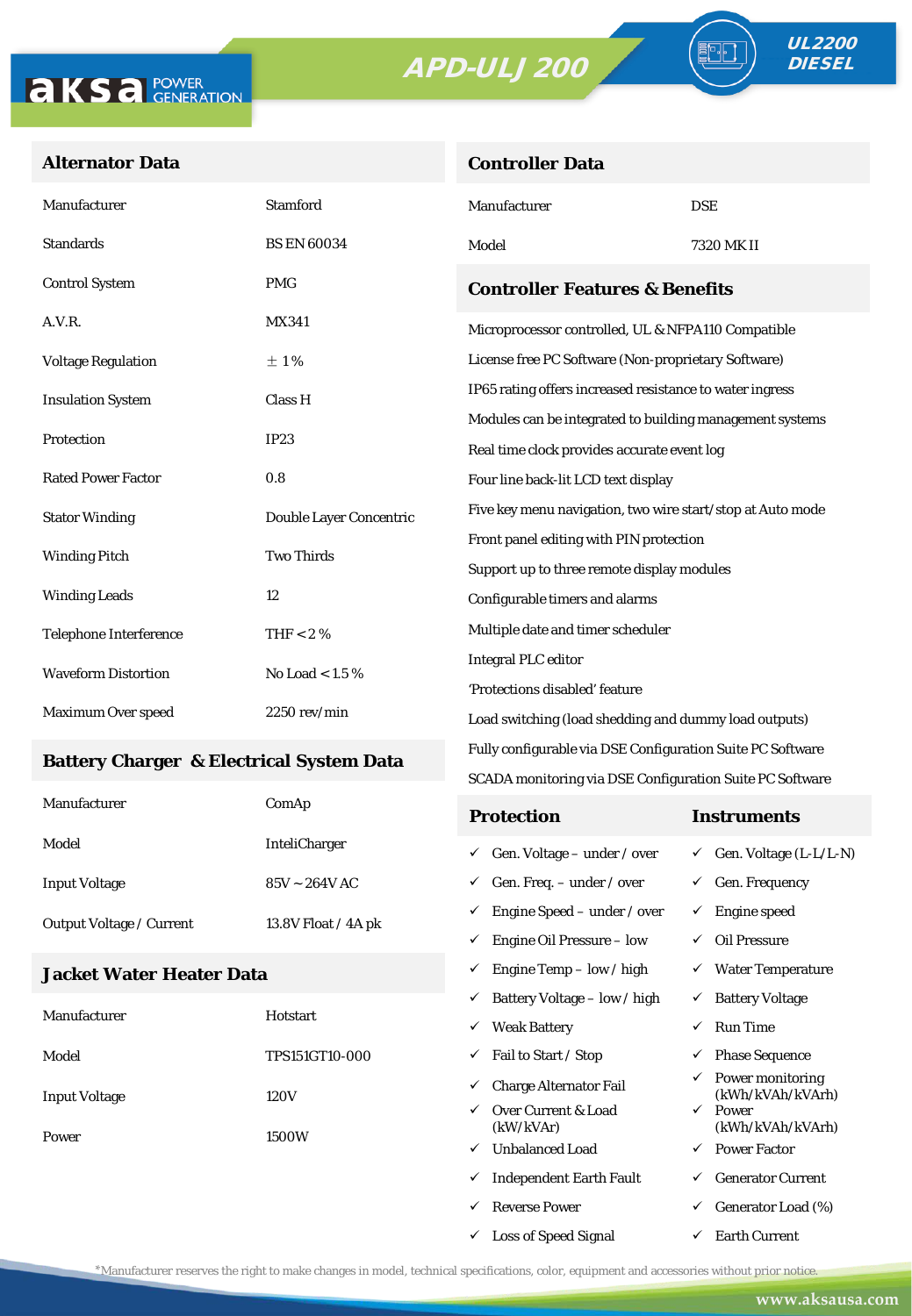# APD-ULJ200





| <b>Enclosure Features</b>                                    | <b>Enclosure Features</b>                                    |  |  |
|--------------------------------------------------------------|--------------------------------------------------------------|--|--|
| $\checkmark$ Heavy Duty Steel / Aluminum Structure           | $\checkmark$ Internally Mounted Exhaust System with Rain Cap |  |  |
| $\checkmark$ E-Stop on Enclosure                             | $\checkmark$ Coolant Fill Cap                                |  |  |
| $\checkmark$ Control Panel Eliminated from Engine Vibrations | $\checkmark$ Removable Base Frame Lifting Hooks              |  |  |
| $\checkmark$ Standard Sound Attenuation Foam                 | $\checkmark$ Oil & Coolant Drain Ports                       |  |  |
|                                                              |                                                              |  |  |

- $\checkmark$ Plastic Covered Corrosion Resistant Locks & Hinges
- $\checkmark$  Easy Access for Maintenance

| <b>Open Skid Gen</b> |           | <b>Level 1 Enclosure</b>            |                    | <b>Level 2 Enclosure</b>            |                    |
|----------------------|-----------|-------------------------------------|--------------------|-------------------------------------|--------------------|
| Length               | $126$ in  | Length                              | $161.7$ in         | Length                              | $161.7$ in         |
| Width w/o lift hooks | $55.1$ in | Width w/o lift hooks                | 57.6 in            | Width w/o lift hooks                | 57.6 in            |
| Height               | 62.6 in   | Height                              | 79.8 in            | Height                              | $101.6$ in         |
| Dry Weight           | 4740 lb   | Dry Weight                          | 6715 lb            | Dry Weight                          | 7775 lb            |
|                      |           | <b>Sound Pressure</b><br>@ 7 meters | $75 \text{ dB}(A)$ | <b>Sound Pressure</b><br>@ 7 meters | $70 \text{ dB(A)}$ |



## **Fuel Tank - UL142 Listed Base Design**

| <b>Size</b>               | 24hr (370gal)   | 48hr (750gal)   | 72hr (1120gal)  |
|---------------------------|-----------------|-----------------|-----------------|
| Dimensions $(L/W/H)$ (in) | 182 / 55.1 / 15 | 182 / 55.1 / 27 | 195 / 55.1 / 36 |
| Weight (lb)               | 2000            | 2600            | 3160            |